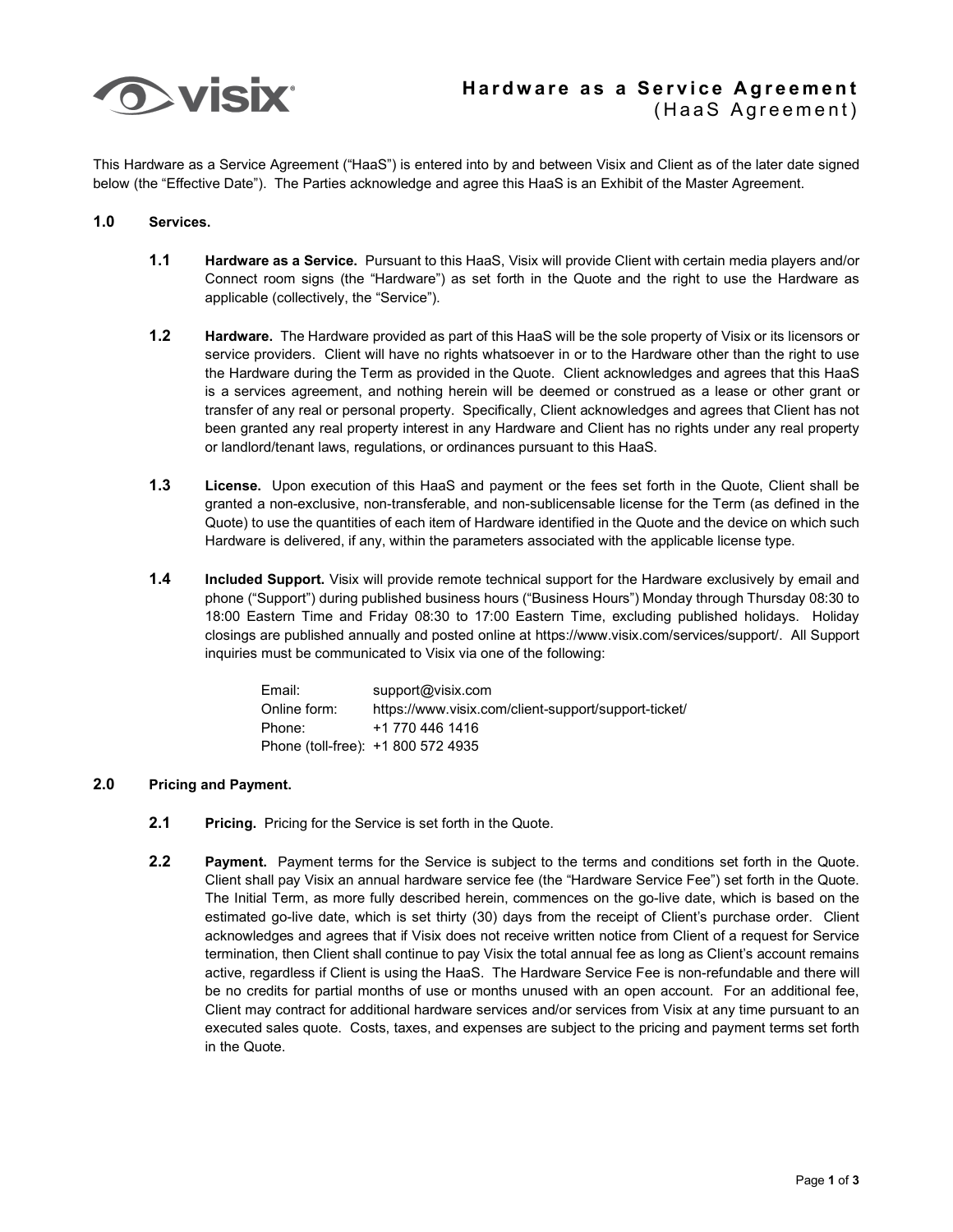

## **Hardware as a Service Agreement** (HaaS Agreement)

#### **3.0 Responsibilities.**

- **3.1 Client Responsibilities.** Client may use the Service for any legal purpose, provided such use does not violate this HaaS or the Master Agreement. Client shall furnish a sufficient number of experienced personnel and deliver all necessary access, information, and materials in a timely fashion. Visix will not be responsible for any delays, cost overruns, or liability resulting from Client failing to meet such obligations or the obligations set forth below. To facilitate prompt and efficient completion of the work, Client and Client's personnel shall fully cooperate with Visix and its personnel in all respects, including, without limitation, providing information as to Client requirements, providing access to Client's facilities, systems, equipment, and hardware, and providing access to all necessary information regarding Client's facilities and systems, as well as providing space for Visix's personnel to work at Client's facility if necessary. If Visix determines that the Service requires Visix to remotely access Client's computer systems, Client agrees that Client shall also provide Visix with all information reasonably requested by Visix for Visix to remotely access Client's computer systems. Client will be responsible for making, at its own expense, any changes or additions to Client's current systems, software, and hardware that may be required to support performance of the Service. Client acknowledges and agrees that the providing of the Service may in some circumstances result in the disruption of other services at Client's facility or on Client's computer systems or loss or damage to software or hardware. Client is strictly liable for the acts and omissions of each of Client's officers, employees, contractors, agents, and other representatives with respect to this HaaS.
- **3.2 Visix Responsibilities.** Per the terms of this HaaS, Visix will configure, install, and maintain the Hardware per the terms set forth in the Quote.
- **3.3 Risk of Loss.** Risk of loss for the Hardware shall transfer to Client upon the delivery of the Hardware to Client. Client shall be liable to Visix for all damage, other than normal wear and tear, to the Hardware.
- **3.4 Non-Returned Hardware.** If the applicable Term has expired or the HaaS was terminated by either Party, and Client fails to return the Hardware to Visix as required hereunder, then Visix will invoice Client for such Hardware at a rate based on the last suggested retail price, as applicable, and Client agrees to pay such invoice.

### **4.0 Limited Warranty; Limitation of Liability.**

- **4.1 Limited Warranty.** Visix warrants that, subject to this **Section 4.0**, during the applicable Term of this HaaS, the Hardware will be free from any material defects in materials or workmanship, provided it is used in accordance with the terms of this HaaS and the Master Agreement. This warranty shall not apply to any non-conformance: (i) that Visix cannot recreate after exercising commercially reasonable efforts to attempt to do so; (ii) caused by misuse of the Hardware or by using the Hardware in a manner that is inconsistent with this HaaS, the Master Agreement, or published documentation; (iii) arising from the modification of the Hardware by anyone other than Visix; (iv) resulting from damage other than normal wear and tear to the Hardware by Client; or (v) caused by any problem or error in third party software or hardware not provided by Visix with the Hardware, regardless of whether or not the Hardware is designed to operate with such third party software or hardware. Client must comply with the published Visix RMA Policy when making a warranty claim.
- **4.2 Obligations of Visix.** Visix's sole obligation and Client's sole and exclusive remedy for any breaches of the warranty stated in **Section 4.1** shall be for Visix to replace the Hardware.
- **5.0 Limitation of Liability.** The Service is not guaranteed against eavesdroppers, hackers, attacks, viruses, or interceptors, and Client agrees that Visix shall not be liable to Client or end users for any lack of privacy or security unless Visix fails to use reasonable efforts to prevent (and fails to cause the carriers to use reasonable efforts to prevent) such actions.